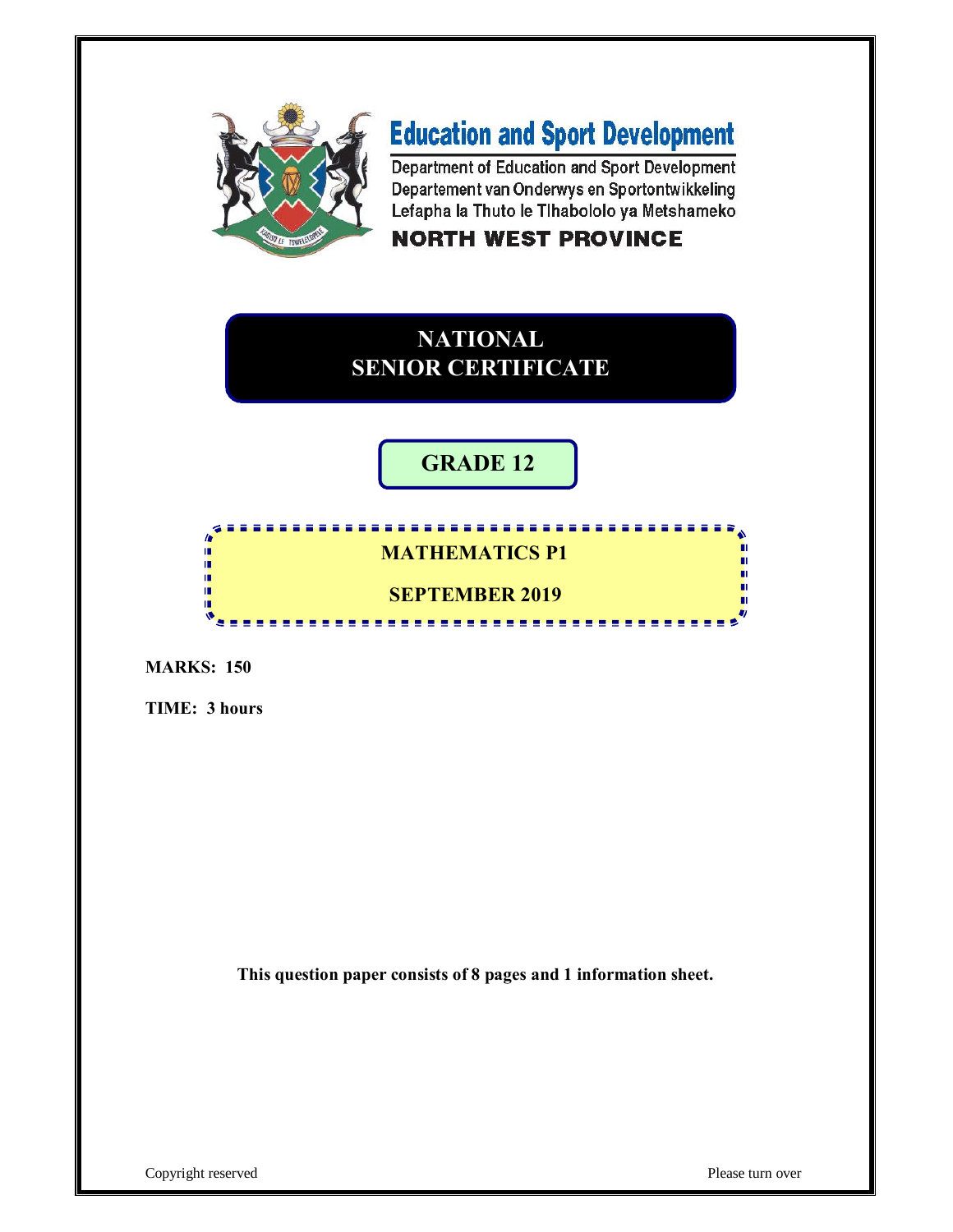#### **INSTRUCTIONS AND INFORMATION**

Read the following instructions carefully before answering the questions.

- 1. This question paper consists of 11 questions.
- 2. Answer ALL the questions.
- 3. Number the answers correctly according to the numbering system used in this question paper.
- 4. Clearly show ALL calculations, diagrams, graphs, et cetera that you have used in determining the answers.
- 5. Answers only will NOT necessarily be awarded full marks.
- 6. You may use an approved scientific calculator (non-programmable and nongraphical), unless stated otherwise.
- 7. If necessary, round off answers to TWO decimal places, unless stated otherwise.
- 8. Diagrams are NOT necessarily drawn to scale.
- 9. An information sheet with formulae is included at the end of the question paper.
- 10. Write neatly and legibly.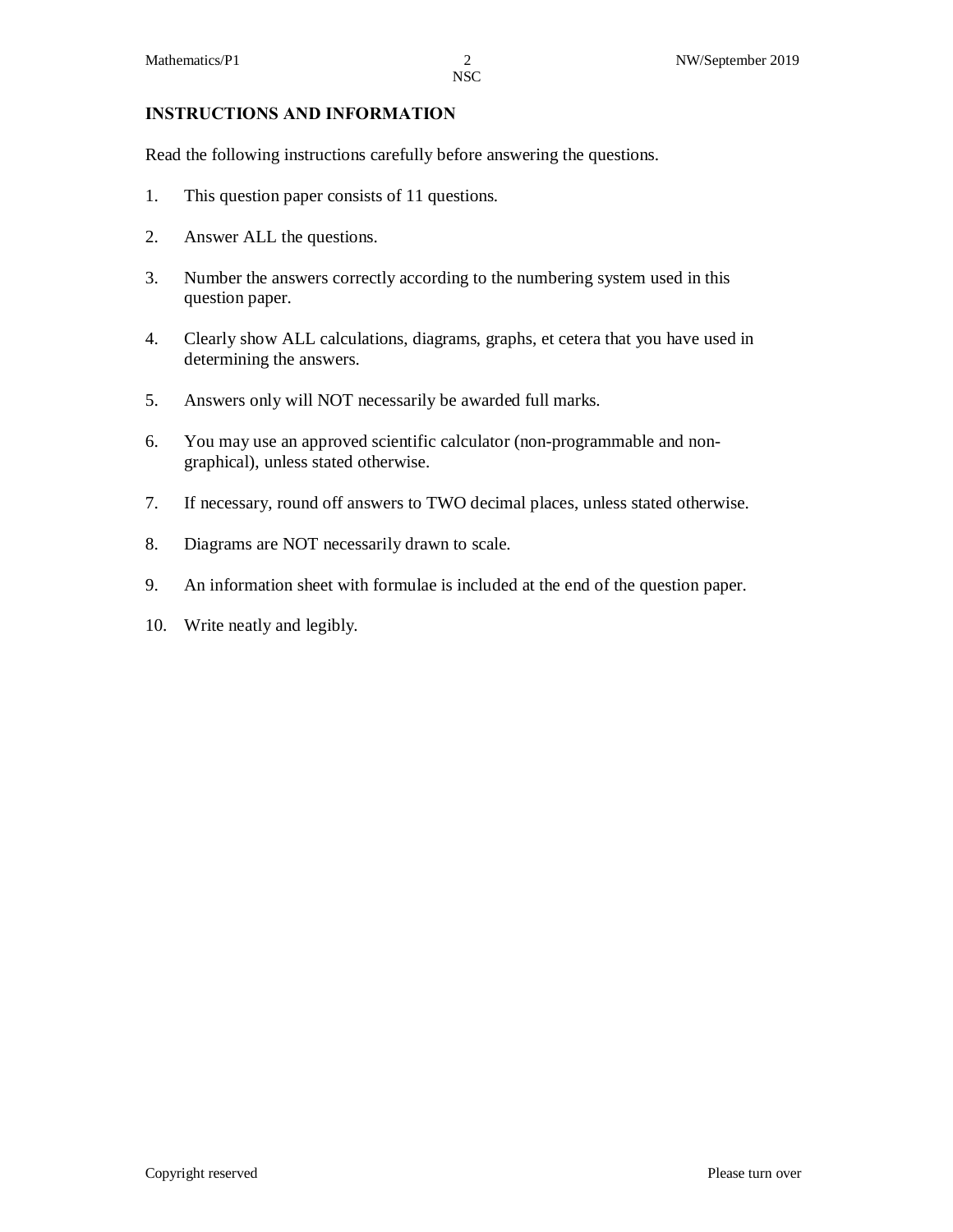#### **QUESTION 1**

1.1 Solve for *x*:

$$
1.1.1 \t 3x^2 - 18x = 0 \t (3)
$$

1.1.2 
$$
7x^2 - 4x = 5
$$
 (Leave your answer correct to TWO decimal places.) (4)

1.1.3 
$$
(x + 5)(x - 2) > 0
$$
 (2)

1.1.4 
$$
26 - 5^{2x} = (5^x - 6)^2
$$
 (6)

1.2 Solve simultaneously for *x* and *y*:

$$
x - 4y = 5 \text{ and } 3x^2 - 5xy + 2y^2 = 25 \tag{6}
$$

1.3 Solve for x if: 
$$
x = \sqrt{12 + \sqrt{12 + \sqrt{12 + \dots}}}
$$
 (4)

#### **QUESTION 2**

- 2.1 Given the following arithmetic sequence:  $-11$ ;  $-4$ ; 3; ... Determine the: 2.1.1 General term in the form  $T_n = bn + c$ . (2)
	- 2.1.2 Value of the  $60^{\text{th}}$  term. (2)
	- 2.1.3 Sum of the first 60 terms. (2)
- 2.2 Hence, or otherwise, write  $-4 + 3 + 10 + ... + 486$  in sigma notation. (4)
- 2.3 This arithmetic sequence  $-11$ ;  $-4$ ; 3; ... forms the first three first differences of a quadratic sequence. Which term in this quadratic sequence will be the smallest? Show all your calculations. (5)

#### **QUESTION 3**

Consider the geometric series:  $5(3x + 1) + 5(3x + 1)^2 + 5(3x + 1)^3 + ...$ 

3.1 For which value(s) of  $x$  will the series converge? (3)

3.2 Calculate the sum to infinity of the series if 
$$
x = -\frac{1}{6}
$$
 (4)

**[15]**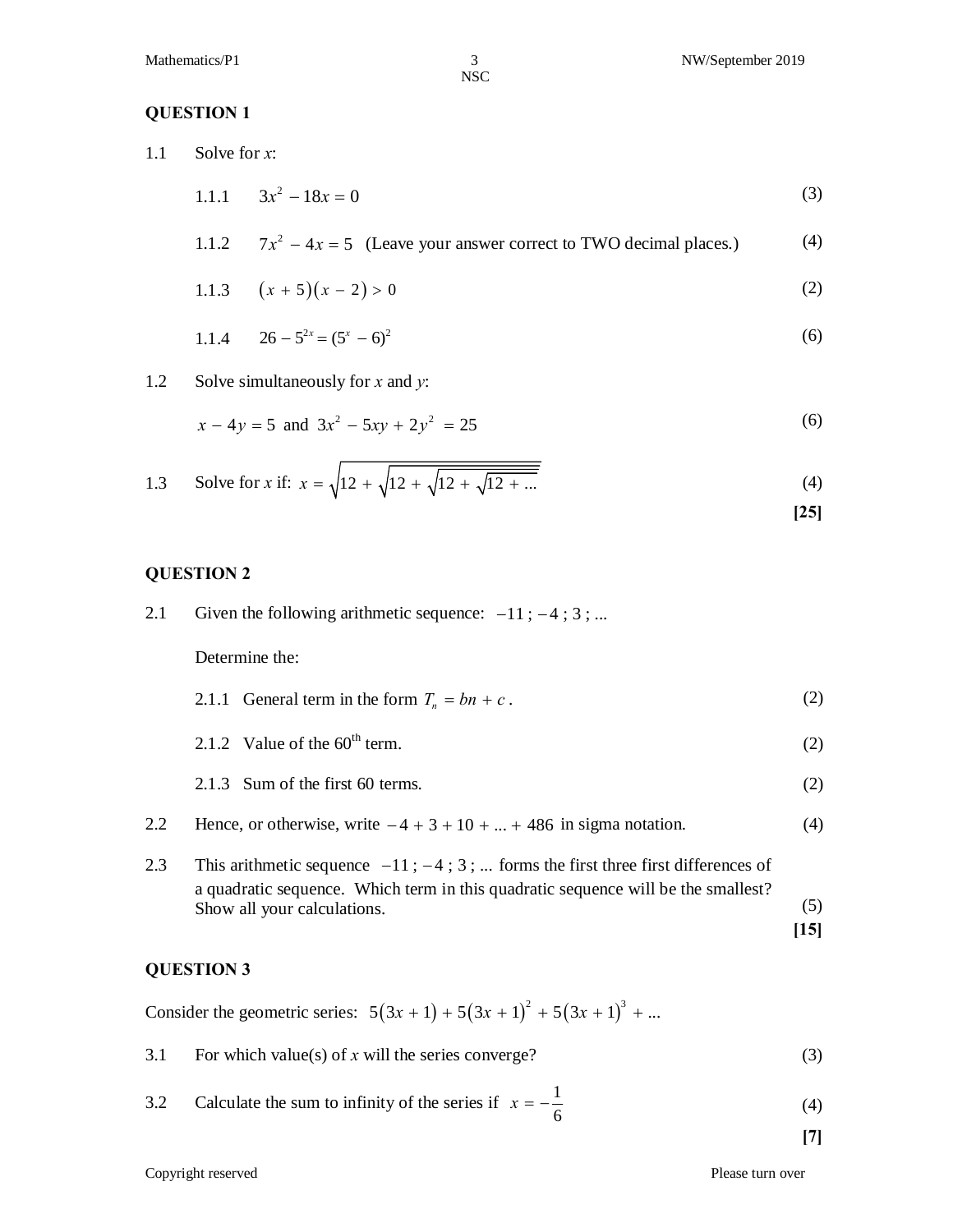$\frac{4}{NSC}$ 

#### **QUESTION 4**

The graphs of  $g(x) = \frac{1}{2}(x - 2)^2 - 9$  and  $h(x) = \frac{a}{x + p} + q$  $x + p$  $=\frac{1}{2}(x-2)^2-9$  and  $h(x) = \frac{u}{x} + \frac{1}{2}$ + are sketched below.

The axis of symmetry of graph *g* is the vertical asymptote of graph *h*. The line *f* is an axis of symmetry of graph *h*. B is the *y*-intercept of *h*, *g* and *f* .



| 4.1 | Write down the coordinates of C, the turning point of $g$ .                                   |     |
|-----|-----------------------------------------------------------------------------------------------|-----|
| 4.2 | Determine the coordinates of B.                                                               | (2) |
| 4.3 | Write down the equation of $f$ .                                                              | (2) |
| 4.4 | Determine the equation of $h$ .                                                               | (5) |
| 4.5 | Write down the equations of the vertical and horizontal asymptotes of<br>$k(x) = 3h(x) - 2$ . | (2) |
| 4.6 | Determine the <i>x</i> -intercept of $h$ .                                                    | (3) |
| 4.7 | For which values of $x$ will:                                                                 |     |
|     | 4.7.1 $\frac{g'(x)}{h(x)} \ge 0$                                                              | (3) |
|     | 4.7.2 $f^{-1}(x-1) < 2$                                                                       | (4) |
|     |                                                                                               |     |

4.8 Calculate the value(s) of *k* for which  $g(x) = f(x) + k$  has two unequal positive  $\frac{1}{6}$  roots. **[29]**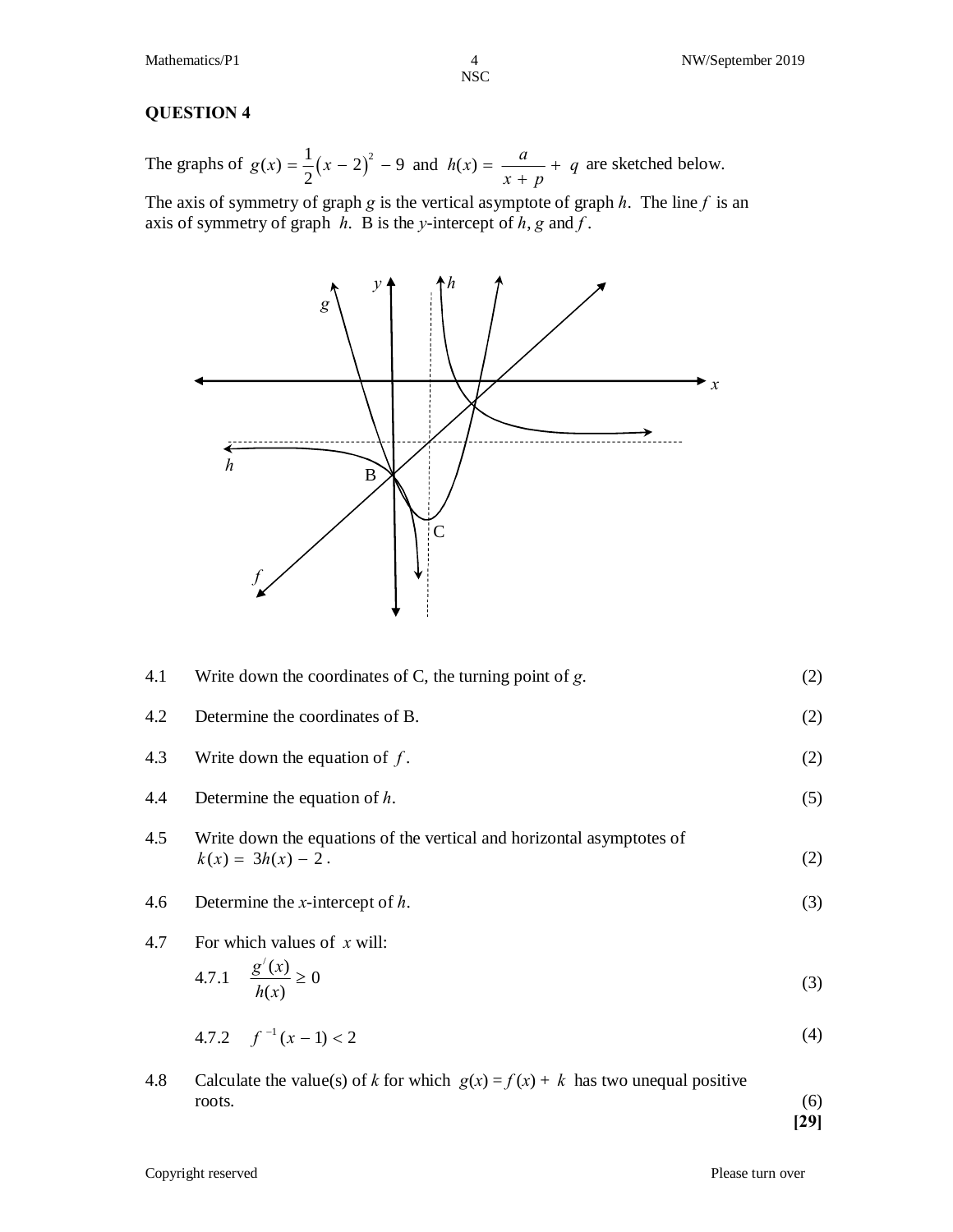#### **QUESTION 5**

- 5.1 Consider the function  $f(x) = \left(\frac{5}{6}\right)^x$ 5.1.1 Write down the equation of  $h$ , the reflection of  $f$  in the *y*-axis. (1)
	- 5.1.2 Write down the equation of  $f^{-1}(x)$  in the form  $y = ...$  (2)
	- 5.1.3 For which value(s) of *x* will  $f^{-1}(x) \ge 0$ ? (2)
- 5.2 The function defined as  $f(x) = ax^2 + bx + c$  has the following properties:
	- $f'(-2,5) = 0$
	- $f(1) = 0$
	- $b^2 4ac > 0$
	- $f(-2,5) = 6$

Draw a neat sketch graph of *f*. Clearly show all *x*-intercepts and turning point. (4)

**[9]**

#### **QUESTION 6**

On 1 July 2010, David bought a tractor for R2 000 000. On that day, he paid a deposit of 25% of the purchase price and the bank granted him a loan at an interest rate of 9,5% per annum, compounded quarterly, to pay off the balance of the purchase price. David agreed to pay quarterly instalments of R58 000, starting on 1 January 2011.

| 6.1 | How much money did David borrow from the bank?                                                                                                              | (2)         |
|-----|-------------------------------------------------------------------------------------------------------------------------------------------------------------|-------------|
| 6.2 | How many quarterly instalments are required to pay off the loan?                                                                                            | (6)         |
| 6.3 | Calculate the amount owing on the loan immediately after David paid his<br>quarterly instalment on 1 July 2016, i.e. six years after he bought the tractor. | (4)         |
| 6.4 | Hence, calculate the amount of interest that David had paid on this loan until<br>immediately after paying his quarterly instalment on 1 July 2016.         | (4)<br>[16] |

#### **QUESTION 7**

7.1 Given: 
$$
f(x) = -x^2 + 3x - 7
$$
  
Determine  $f'(x)$  from first principles. (6)

7.2 Determine: 
$$
D_x \left[ 15 \sqrt[5]{x^4} - \frac{3x^7 + x}{4x^3} \right]
$$
 (6)

**[12]**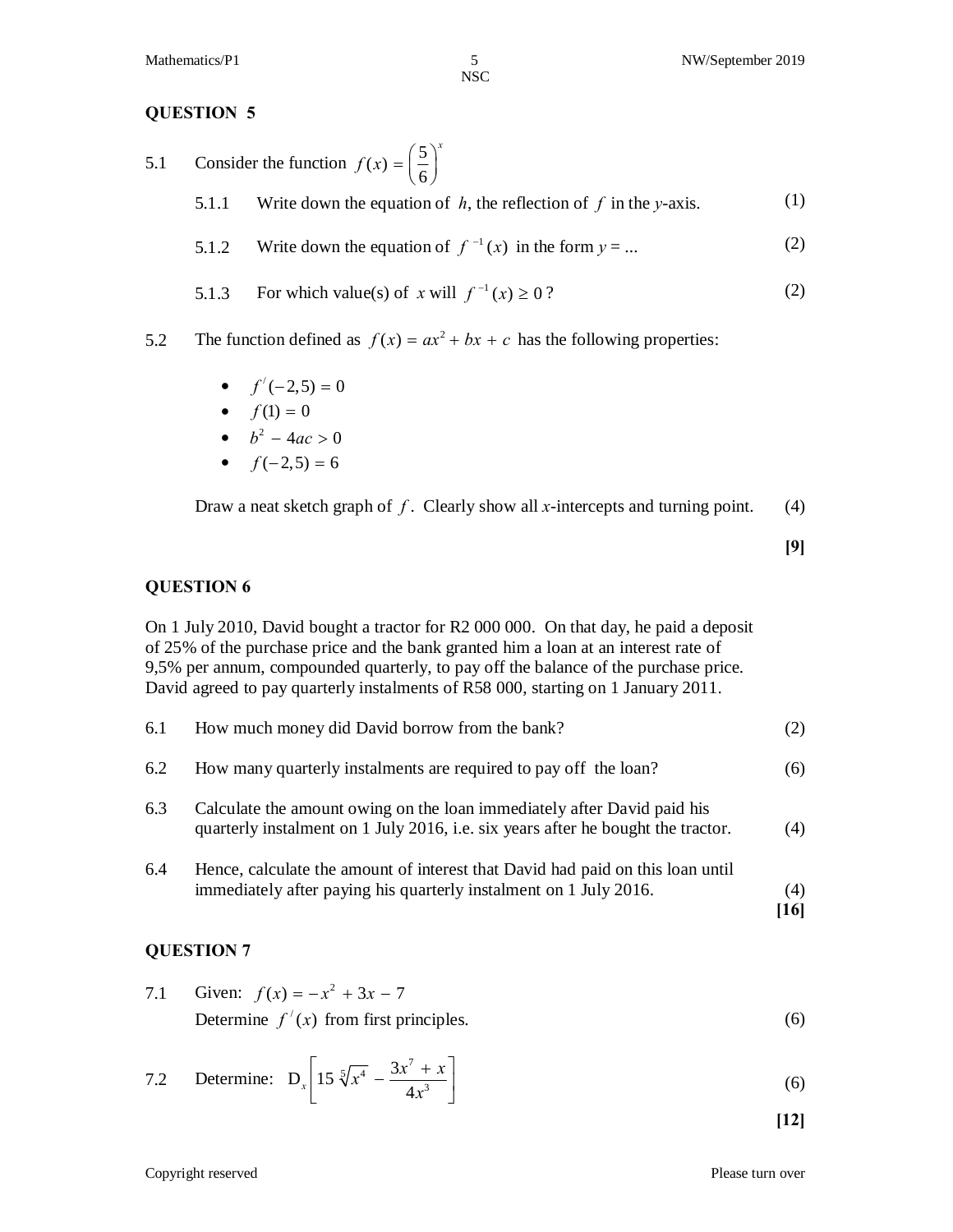#### **QUESTION 8**

The graph of  $f'(x) = x^2 + bx + c$ , where f is a cubic function, is sketched below. The derivative function  $f'$  cuts the *x*-axis at  $x = -3$  and  $x = 2$ .



| 8.1 | For which values of x is graph $f$ increasing?                     | (2) |
|-----|--------------------------------------------------------------------|-----|
|     | 8.2 At which value of x does graph $f$ have a local maximum value? | (1) |
| 8.3 | Determine the equation of $f'(x)$ .                                | (2) |

8.4 If 
$$
f(x) = px^3 + qx^2 + rx + 10
$$
, show that  $p = \frac{1}{3}$ ,  $q = \frac{1}{2}$  and  $r = -6$ . (4)

8.5 For which value(s) of x is graph f concave down? 
$$
(3)
$$
 [12]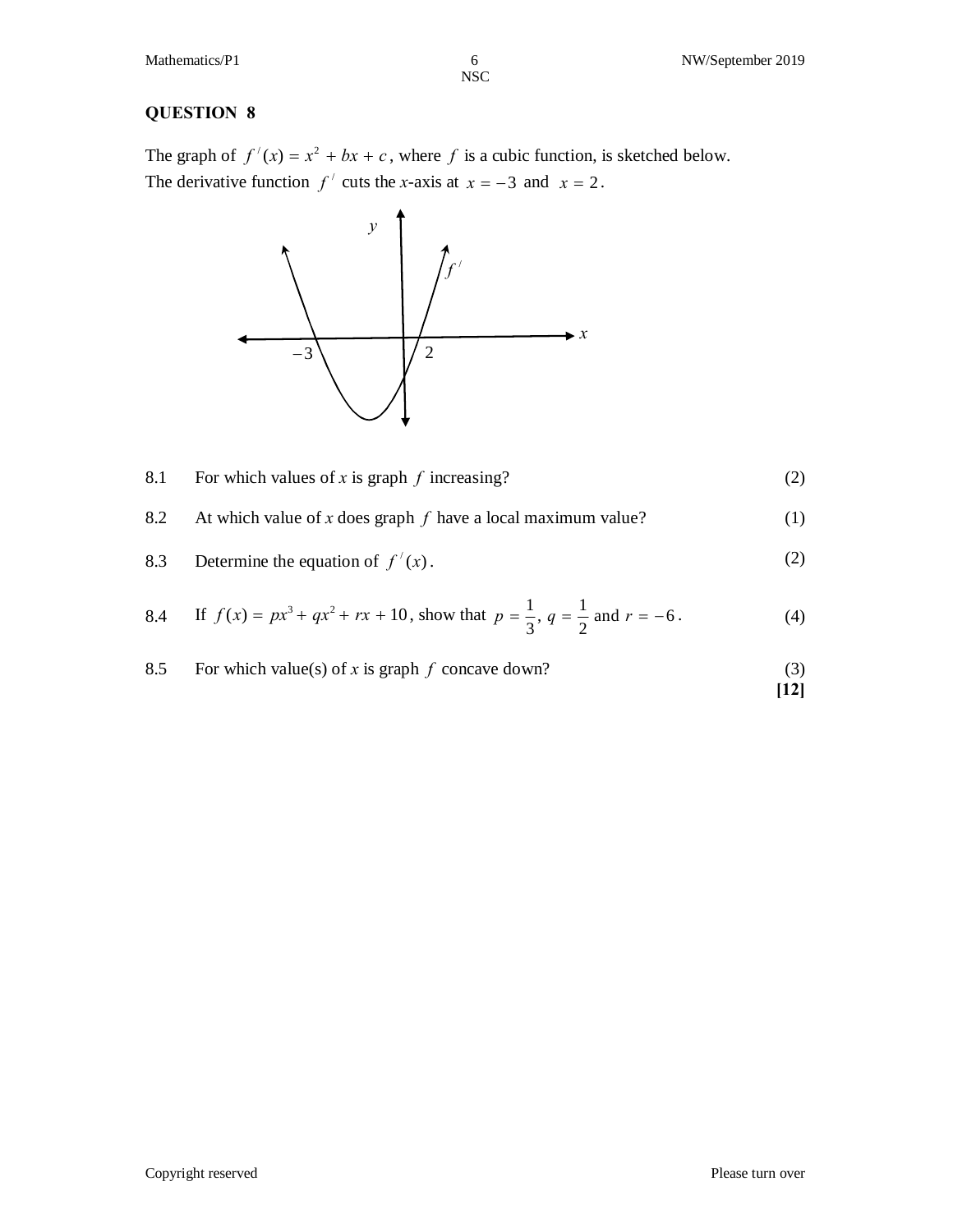#### **QUESTION 9**

A hunter was standing at point A, along the fence of a rectangular game enclosure, when he spotted a deer standing at point B, the corner of the rectangular enclosure. The distance from A to B is 1 200 m. At exactly the same time as the hunter started to move in an easterly direction towards B, the deer started to move in a southerly direction towards D. The hunter moves at 4 metres per second and the deer moves at 5 metres per second. After *t* seconds, the hunter is at a point H and the deer is at point D.



The hunter tries to shoot the deer but with his caliber rifle he must be at most 800 m from the deer.

- 9.1 Show that the distance between the hunter and the deer (HD) at *t* seconds after they both started moving can be written as:  $HD(t) = \sqrt{41t^2 - 9600t + 1440000}$  (4)
- 9.2 How long after they started walking, were they the nearest to one another? Show all calculations. (3)
- 9.3 The calibre of the hunter<sub>\$</sub> rifle allows him to be at most 800 m from his target. Was the hunter within shooting range of the deer at the time when they were nearest to each other? Show all calculations. (3)

#### **[10]**

#### **QUESTION 10**

The rules for the final game of the North West Hockey tournament specify that there must be a winner. In the event of a draw, the winner will be determined by a penaltyflick shootout.

On the day that the final game of the North West Hockey tournament takes place, there is a 45% chance that it could rain, a 32% chance that it could be cloudy or it could be sunny. The team from Taung, a low rainfall area, has an 18% chance of winning the tournament on a rainy day, a 39% chance of winning on a cloudy day and a 63% chance of winning on a sunny day.

| 10.1 Draw a tree diagram to represent all outcomes of the above information. |  |  |
|------------------------------------------------------------------------------|--|--|
|                                                                              |  |  |

10.2 What is the probability of the Taung hockey team winning the final game of the tournament? (4)

**[6]**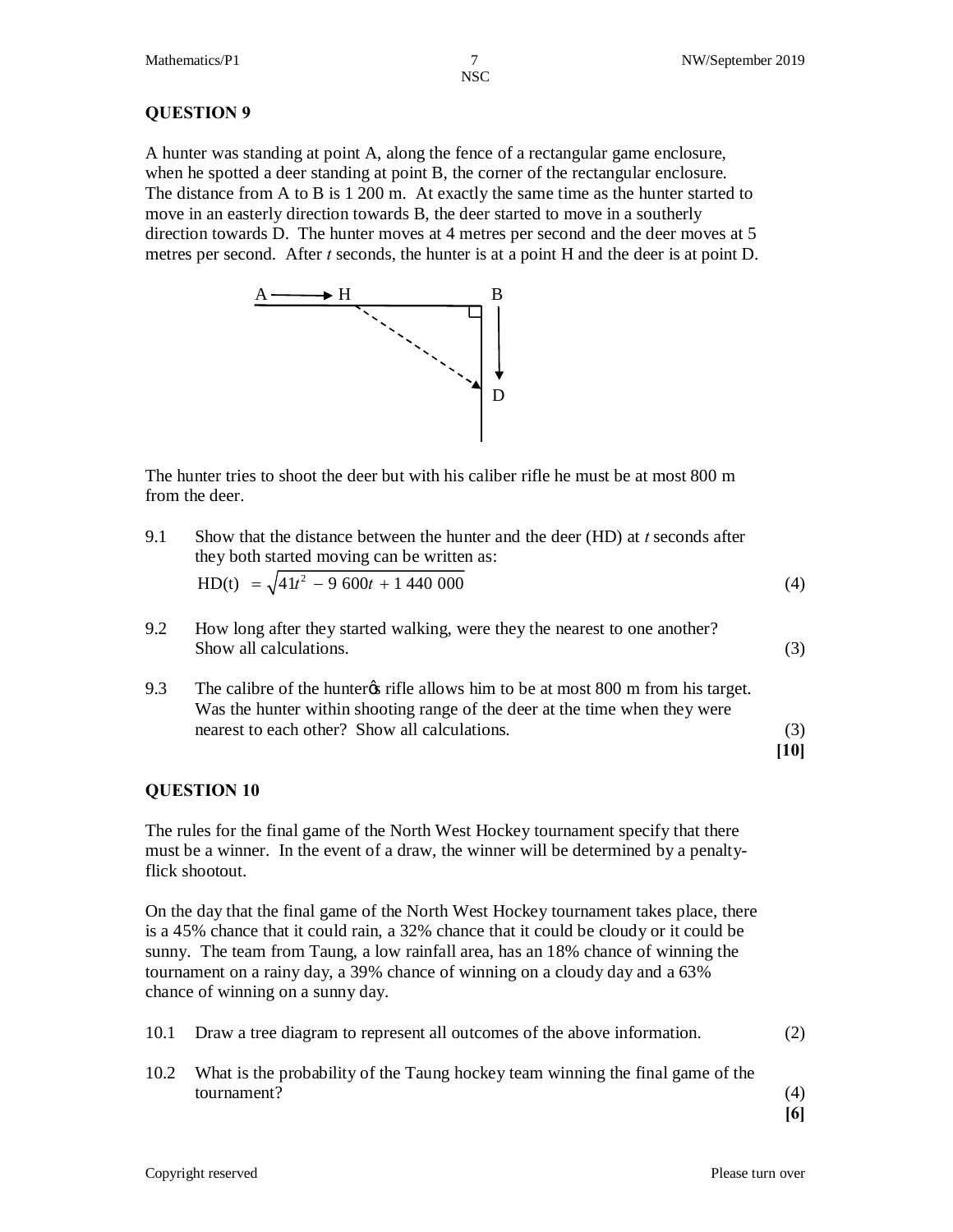#### **QUESTION 11**

A horse breeder has 9 single horse stables in a row next to each other. He has 4 stallions (male horses) and 5 mares (female horses), where one of the stallions is his breeding stallion and one of the mares his breeding mare. The horses are placed randomly in the stables.

| 11.1 | In how many different ways can the 9 horses be placed in the 9 stables?                                                                                                                                           | (1) |
|------|-------------------------------------------------------------------------------------------------------------------------------------------------------------------------------------------------------------------|-----|
| 11.2 | In how many different ways can the 9 horses be placed if the breeder wants to<br>place the breeding stallion and breeding mare next to each another?                                                              | (2) |
| 11.3 | What is the probability that there will be a mare placed on both ends of the row<br>stables?                                                                                                                      | (3) |
| 11.4 | If 5 stables became unavailable due to renovations, in how many different ways<br>can the breeder place his horses in the remaining single stables such that there<br>will be at least one mare in these stables? | (3) |

**TOTAL: 150**